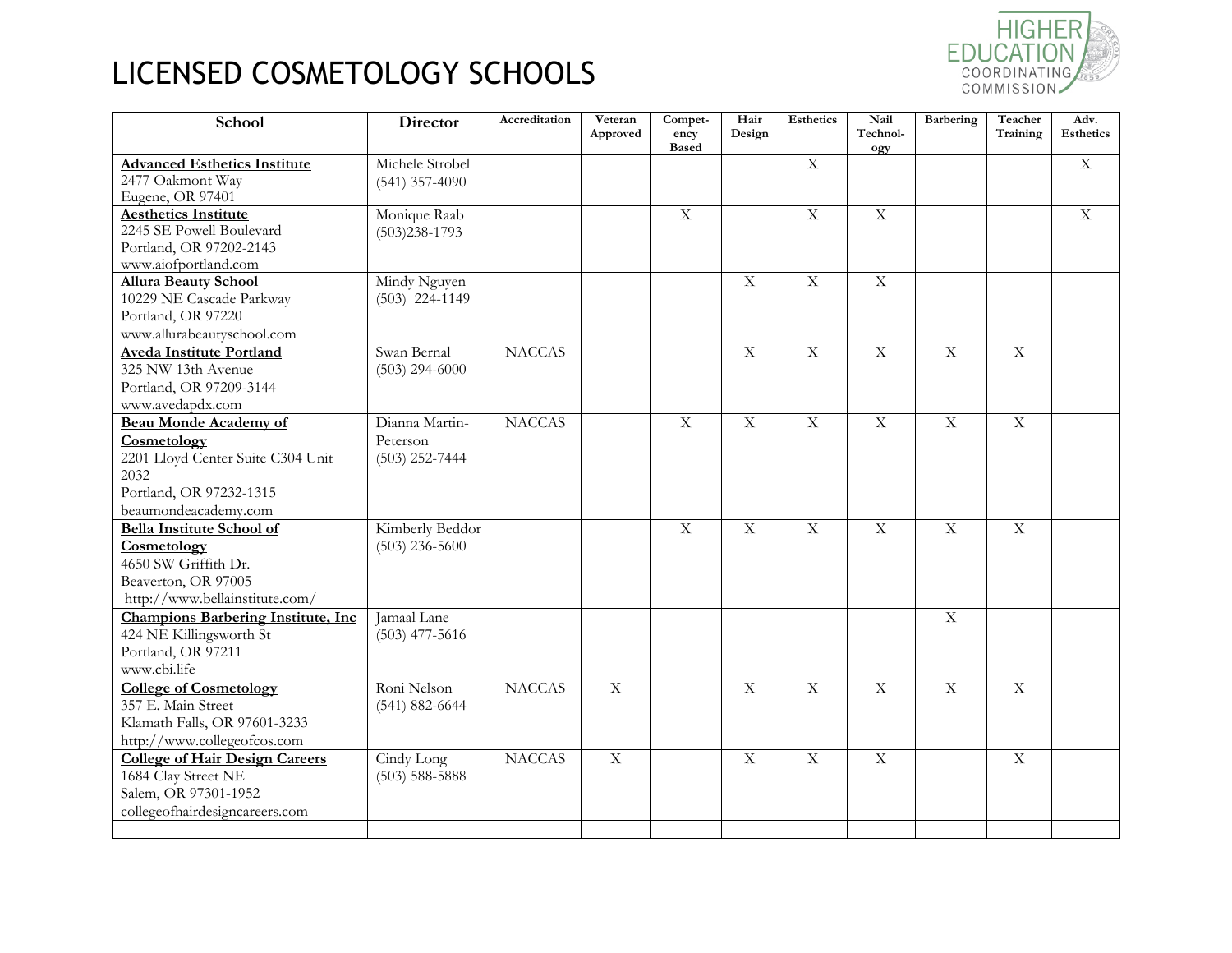

| School                                | <b>Director</b>    | Accreditation | Veteran<br>Approved | Compet-<br>ency | Hair<br>Design | <b>Esthetics</b> | Nail<br>Technol- | Barbering               | Teacher<br>Training | Adv.<br><b>Esthetics</b> |
|---------------------------------------|--------------------|---------------|---------------------|-----------------|----------------|------------------|------------------|-------------------------|---------------------|--------------------------|
|                                       |                    |               |                     | <b>Based</b>    |                |                  | ogy              |                         |                     |                          |
| <b>Gorge Academy of Cosmetology</b>   | Kerri Weed         |               |                     |                 | $\overline{X}$ | $\overline{X}$   | $\mathbf X$      | $\overline{X}$          | $\overline{X}$      |                          |
| 422 E 2nd St.                         | $(541)$ 362-4247   |               |                     |                 |                |                  |                  |                         |                     |                          |
| The Dalles, OR 97058                  |                    |               |                     |                 |                |                  |                  |                         |                     |                          |
| <b>IBS</b> School of Cosmetology and  | Diana Biddle       |               |                     | $\overline{X}$  | $\overline{X}$ | $\overline{X}$   | $\overline{X}$   | $\overline{\mathrm{X}}$ | $\mathbf X$         |                          |
| Massage                               | $(541) 868 - 2020$ |               |                     |                 |                |                  |                  |                         |                     |                          |
| 388 West 7th Ave                      |                    |               |                     |                 |                |                  |                  |                         |                     |                          |
| Eugene, OR 97401-2559                 |                    |               |                     |                 |                |                  |                  |                         |                     |                          |
| www.ibs-or.com                        |                    |               |                     |                 |                |                  |                  |                         |                     |                          |
| <b>Imani Institute of Cosmetology</b> | Ronda Partsafas    |               |                     |                 | $\overline{X}$ | $\overline{X}$   | $\overline{X}$   |                         |                     |                          |
| 516 Crater Lake Ave.                  | $(541) 500 - 1961$ |               |                     |                 |                |                  |                  |                         |                     |                          |
| Medford, OR 97504                     |                    |               |                     |                 |                |                  |                  |                         |                     |                          |
| imaniinstituteofcosmetology.com       |                    |               |                     |                 |                |                  |                  |                         |                     |                          |
| <b>Johnny Matthew's Hairdressing</b>  | Matthew Nolan      | <b>NACCAS</b> |                     |                 | $\overline{X}$ |                  |                  | $\overline{X}$          |                     |                          |
| <b>Training School</b>                | $(503) 881 - 1335$ |               |                     |                 |                |                  |                  |                         |                     |                          |
| 255 Liberty St NE                     |                    |               |                     |                 |                |                  |                  |                         |                     |                          |
| Salem, OR 97301                       |                    |               |                     |                 |                |                  |                  |                         |                     |                          |
| Johnnymatthews.com                    |                    |               |                     |                 |                |                  |                  |                         |                     |                          |
| <b>Northwest College School of</b>    | Diana Biddle       | <b>NACCAS</b> | $\overline{X}$      |                 | $\overline{X}$ | $\overline{X}$   | $\overline{X}$   | $\overline{X}$          | $\overline{X}$      |                          |
| <b>Beauty-Beaverton</b>               | $(503)$ 649-1388   |               |                     |                 |                |                  |                  |                         |                     |                          |
| 4200 SW Watson Avenue                 |                    |               |                     |                 |                |                  |                  |                         |                     |                          |
| Beaverton, OR 97005-2164              |                    |               |                     |                 |                |                  |                  |                         |                     |                          |
| www.nwcollege.edu                     |                    |               |                     |                 |                |                  |                  |                         |                     |                          |
| Northwest College School of           | Diana Biddle       | <b>NACCAS</b> | $\overline{X}$      |                 | $\overline{X}$ | $\overline{X}$   | $\overline{X}$   | $\overline{X}$          | $\overline{X}$      |                          |
| <b>Beauty-Happy Valley</b>            | $(503)$ 659-2834   |               |                     |                 |                |                  |                  |                         |                     |                          |
| 8307 SE Monterey Ave                  |                    |               |                     |                 |                |                  |                  |                         |                     |                          |
| Happy Valley, OR 97086-7702           |                    |               |                     |                 |                |                  |                  |                         |                     |                          |
| www.nwcollege.edu                     |                    |               |                     |                 |                |                  |                  |                         |                     |                          |
| Northwest College School of           | Diana Biddle       | <b>NACCAS</b> | $\overline{X}$      |                 | $\overline{X}$ | $\overline{X}$   | $\overline{X}$   | $\overline{X}$          | $\overline{X}$      |                          |
| <b>Beauty-Hillsboro</b>               | $(503) 844 - 7320$ |               |                     |                 |                |                  |                  |                         |                     |                          |
| 1049 SW Baseline Road Suite E         |                    |               |                     |                 |                |                  |                  |                         |                     |                          |
| Hillsboro, OR 97123-3835              |                    |               |                     |                 |                |                  |                  |                         |                     |                          |
| www.nwcollege.edu                     |                    |               |                     |                 |                |                  |                  |                         |                     |                          |
| <b>Northwest College School of</b>    | Diana Biddle       | <b>NACCAS</b> |                     |                 | $\overline{X}$ | $\overline{X}$   | $\overline{X}$   |                         | $\overline{X}$      | $\overline{X}$           |
| <b>Beauty-Medford</b>                 | (541) 772-8937     |               |                     |                 |                |                  |                  |                         |                     |                          |
| 2241 Tower East                       |                    |               |                     |                 |                |                  |                  |                         |                     |                          |
| Medford, OR 97504                     |                    |               |                     |                 |                |                  |                  |                         |                     |                          |
| www.nwcollege.edu                     |                    |               |                     |                 |                |                  |                  |                         |                     |                          |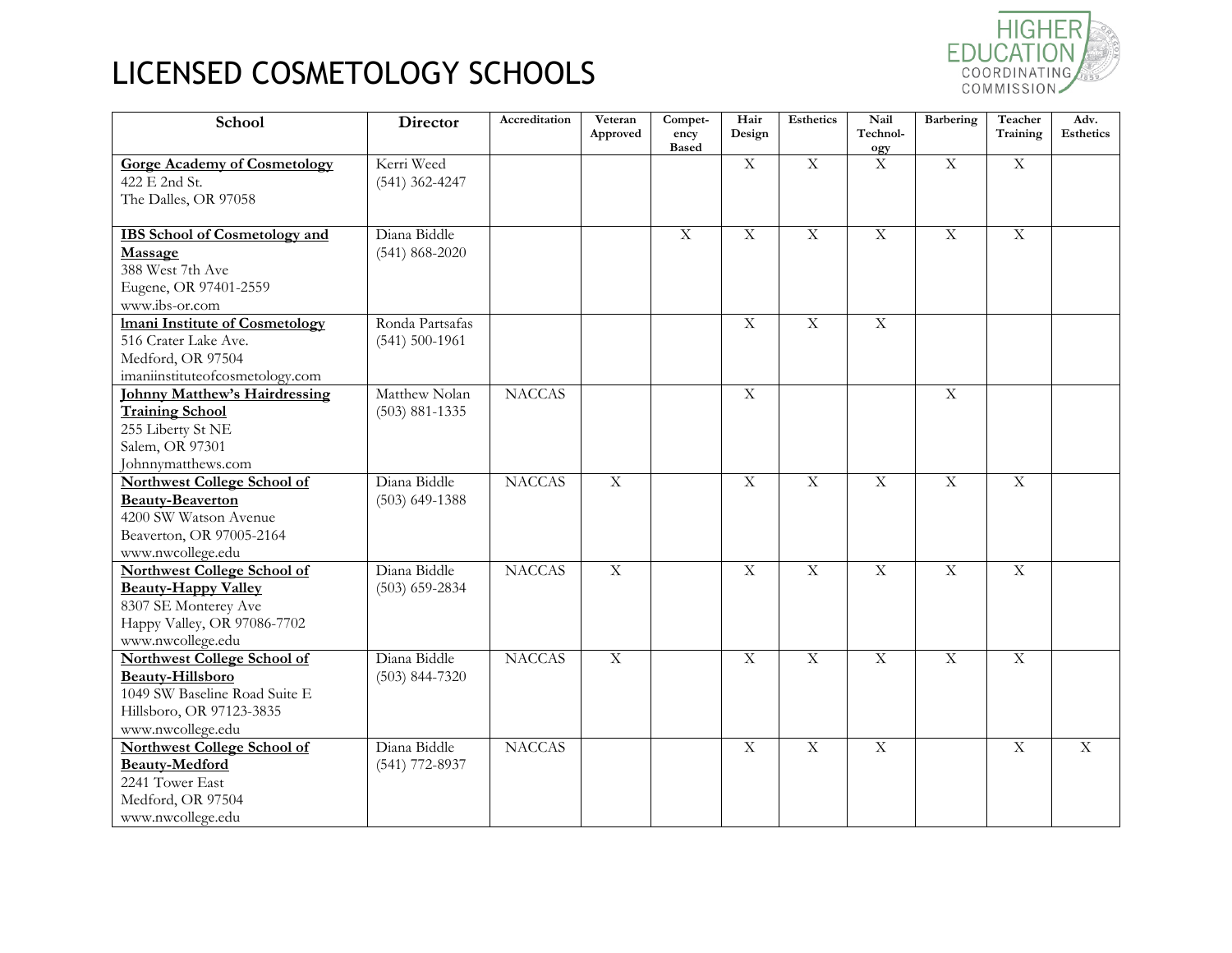

| School                                                                         | <b>Director</b>  | Accreditation | Veteran<br>Approved | Compet-<br>ency | Hair<br>Design | <b>Esthetics</b>          | Nail<br>Technol-          | <b>Barbering</b>          | Teacher<br>Training       | Adv.<br><b>Esthetics</b> |
|--------------------------------------------------------------------------------|------------------|---------------|---------------------|-----------------|----------------|---------------------------|---------------------------|---------------------------|---------------------------|--------------------------|
|                                                                                |                  |               |                     | <b>Based</b>    |                |                           | ogy                       |                           |                           |                          |
| <b>Northwest College School of</b>                                             | Diana Biddle     | <b>NACCAS</b> | $\overline{X}$      |                 | $\overline{X}$ | $\overline{X}$            | $\overline{X}$            | $\overline{X}$            |                           | $\overline{X}$           |
| <b>Beauty-Springfield</b>                                                      | $(503)$ 344-0397 |               |                     |                 |                |                           |                           |                           |                           |                          |
| 3150 Gateway Loop                                                              |                  |               |                     |                 |                |                           |                           |                           |                           |                          |
| Springfield, OR 97477                                                          |                  |               |                     |                 |                |                           |                           |                           |                           |                          |
| www.nwcollege.edu                                                              |                  |               |                     |                 |                |                           |                           |                           |                           |                          |
|                                                                                | Diana Biddle     |               |                     |                 |                |                           |                           |                           |                           |                          |
| <b>Northwest College School of</b>                                             | $(503)$ 218-2265 |               |                     |                 |                |                           |                           |                           |                           |                          |
| Beauty-Tualatin                                                                |                  | <b>NACCAS</b> | X                   |                 | $\mathbf X$    | $\boldsymbol{\mathrm{X}}$ | $\boldsymbol{\mathrm{X}}$ | $\boldsymbol{\mathrm{X}}$ | $\boldsymbol{\mathrm{X}}$ | X                        |
| 8345 SW Nyberg Street                                                          |                  |               |                     |                 |                |                           |                           |                           |                           |                          |
| Tualatin, OR 97062-9462                                                        |                  |               |                     |                 |                |                           |                           |                           |                           |                          |
| www.nwcollege.edu                                                              |                  |               |                     |                 |                |                           |                           |                           |                           |                          |
| <b>Oregon Youth Authority Barbering</b>                                        | Tracie           |               |                     |                 | X              |                           |                           | $\overline{X}$            |                           |                          |
| Program                                                                        | Hightower        |               |                     |                 |                |                           |                           |                           |                           |                          |
| 530 Center St. NE Suite 500                                                    | $(503)$ 373-2351 |               |                     |                 |                |                           |                           |                           |                           |                          |
| Salem, OR 97301                                                                |                  |               |                     |                 |                |                           |                           |                           |                           |                          |
| www.oregon.gov/OYA/pages/index.a                                               |                  |               |                     |                 |                |                           |                           |                           |                           |                          |
| spx                                                                            |                  |               |                     |                 |                |                           |                           |                           |                           |                          |
|                                                                                |                  |               |                     |                 |                |                           |                           |                           |                           |                          |
| <b>Phagans' Beauty College</b>                                                 | Amelia "Amy"     | <b>NACCAS</b> | $\overline{X}$      |                 | $\overline{X}$ | $\overline{X}$            | $\overline{X}$            | $\overline{X}$            | X                         |                          |
| 1565 SW 53rd St.                                                               | Geiger           |               |                     |                 |                |                           |                           |                           |                           |                          |
| Corvallis, OR 97333-2630                                                       | $(541)$ 753-7770 |               |                     |                 |                |                           |                           |                           |                           |                          |
| http://www.phagans-schools.com                                                 |                  |               |                     |                 |                |                           |                           |                           |                           |                          |
| Phagans' Central Oregon Beauty                                                 | Debbie Patrick   | <b>NACCAS</b> | $\mathbf X$         |                 | $\mathbf X$    | $\mathbf X$               | $\mathbf X$               | $\mathbf X$               | X                         |                          |
| College                                                                        | $(541)$ 382-6171 |               |                     |                 |                |                           |                           |                           |                           |                          |
| 1310 NE Cushing Drive                                                          |                  |               |                     |                 |                |                           |                           |                           |                           |                          |
| Bend, OR 97701-3766                                                            |                  |               |                     |                 |                |                           |                           |                           |                           |                          |
| http://www.phagans-schools.com                                                 |                  |               |                     |                 |                |                           |                           |                           |                           |                          |
| Phagans' Grants Pass College of                                                | Tracy Maupin     | <b>NACCAS</b> | $\mathbf X$         |                 | $\mathbf X$    | $\mathbf X$               | $\mathbf X$               | $\mathbf X$               | $\mathbf X$               |                          |
| <b>Beauty</b>                                                                  | $(541)$ 479-6678 |               |                     |                 |                |                           |                           |                           |                           |                          |
|                                                                                |                  |               |                     |                 |                |                           |                           |                           |                           |                          |
|                                                                                |                  |               |                     |                 |                |                           |                           |                           |                           |                          |
|                                                                                |                  |               |                     |                 |                |                           |                           |                           |                           |                          |
| 304 NE Agness Suite F<br>Grants Pass, OR 97526-7902<br>www.phagans-schools.com |                  |               |                     |                 |                |                           |                           |                           |                           |                          |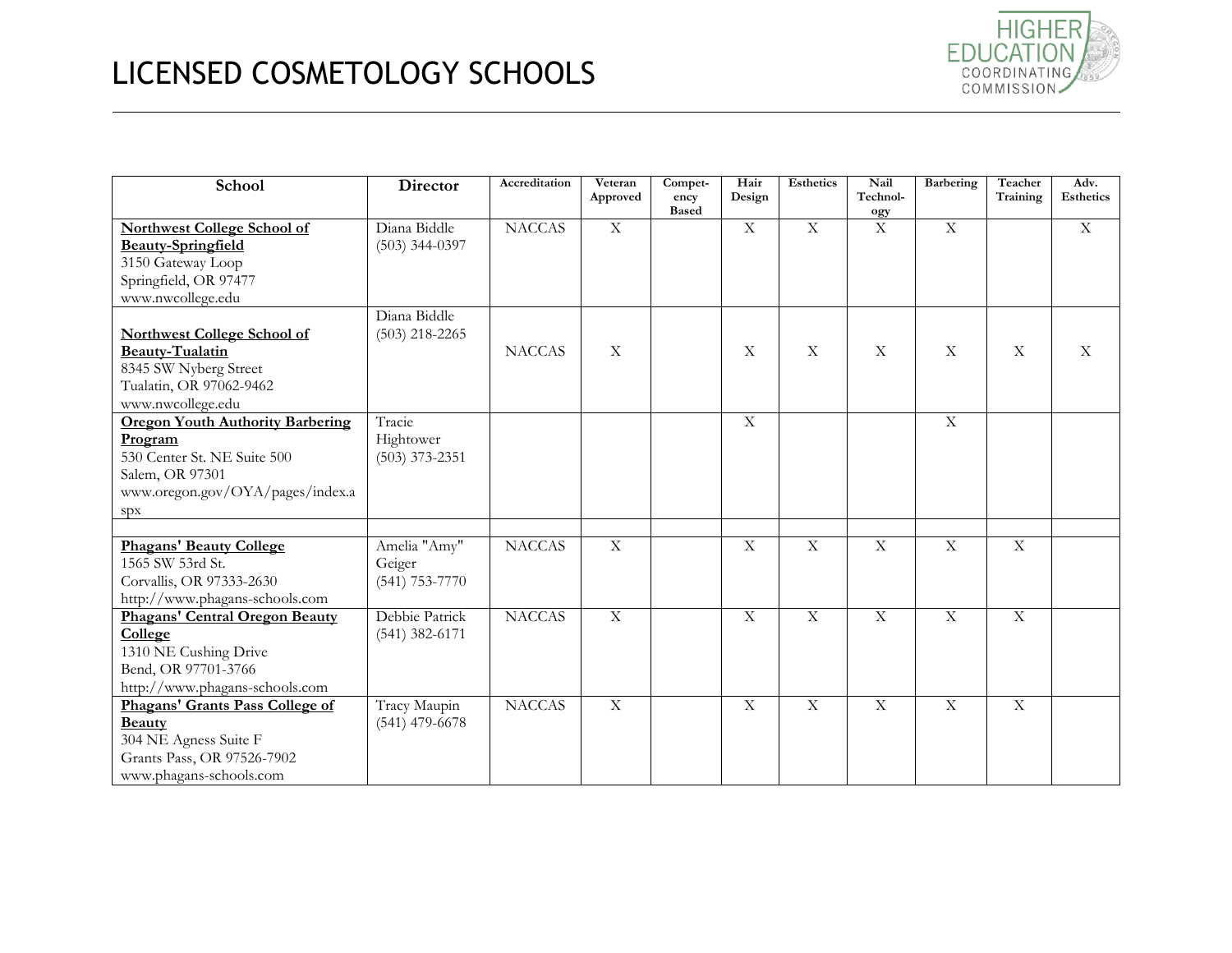

| School                                                                                                                          | Director                                 | Accreditation | Veteran<br>Approved | Compet-<br>ency<br><b>Based</b> | Hair<br>Design | <b>Esthetics</b>        | Nail<br>Technol-<br>ogy | <b>Barbering</b> | Teacher<br>Training     | Adv.<br><b>Esthetics</b> |
|---------------------------------------------------------------------------------------------------------------------------------|------------------------------------------|---------------|---------------------|---------------------------------|----------------|-------------------------|-------------------------|------------------|-------------------------|--------------------------|
| Phagans' Medford Beauty School<br>2320 Poplar Drive<br>Medford, OR 97504-5273<br>www.phagans-schools.com                        | Kindra Willits<br>$(541)772 - 6155$      | <b>NACCAS</b> | $\mathbf X$         |                                 | X              | $\overline{X}$          | $\mathbf X$             | $\mathbf X$      | $\mathbf X$             |                          |
| <b>Phagans' School of Beauty</b><br>622 Lancaster Drive NE<br>Salem, OR 97301-4732<br>http://www.phagans-schools.com            | Amy Geiger<br>$(503)363 - 6800$          | <b>NACCAS</b> | $\overline{X}$      |                                 | $\overline{X}$ | $\overline{X}$          | $\overline{X}$          | $\overline{X}$   | $\mathbf X$             |                          |
| Phagans' School of Hair Design-<br><b>Happy Valley</b><br>12000 SE 82nd Ave, #4010<br>Happy Valley, OR 97086<br>www.phagans.com | Barbara Climaldi<br>$(503)$ 652-2668     | <b>NACCAS</b> | $\overline{X}$      |                                 | $\mathbf X$    | $\overline{\mathrm{X}}$ | $\overline{X}$          | $\overline{X}$   | $\mathbf X$             |                          |
| <b>Portland Beauty School</b><br>8230 NE Siskiyou Street, Suite #102<br>Portland, OR 97220-5281<br>www.portlandbeautyschool.com | Marquita<br>Goldsby<br>$(503)255 - 6303$ |               |                     | $\overline{X}$                  | $\overline{X}$ | $\overline{\mathbf{X}}$ | $\overline{\mathbf{X}}$ | $\overline{X}$   | $\overline{\mathbf{X}}$ |                          |
| Premiere Aesthetics Institute, LLC<br>1693 SW Chandler Ave., Suite 120<br>Bend, OR 97702<br>www.premiereaestheticsinstitute.com | Haley Hartzell<br>$(541)797 - 6578$      |               |                     |                                 |                | $\overline{\mathbf{X}}$ |                         |                  |                         |                          |
| <b>Spectrum Advanced Aesthetics</b><br>15115 SW Sequoia Parkway #200<br>Tigard, OR 97224<br>www.spectrumlasertraining.com       | Mary Nielsen<br>$(503)719 - 2688$        |               |                     |                                 |                | $\overline{X}$          |                         |                  |                         | $\mathbf{X}$             |
| Summit Salon Academy - Portland<br>8820 SW Center Street<br>Tigard, OR 97223-6432<br>www.summitsalonacademypdx.com              | Chris Huffstutter<br>$(503)$ 639-6106    | <b>NACCAS</b> | X                   |                                 | $\mathbf X$    | $\overline{\mathrm{X}}$ | $\mathbf X$             |                  | $\mathbf X$             |                          |
| <b>Tangled Ends Hair Academy</b><br>136 Chemawa Rd. N<br>Keizer, OR 97303-5340<br>www.tangledends.com                           | Melissa Mason<br>$(503)584-1159$         |               |                     | $\overline{X}$                  | $\overline{X}$ | $\overline{X}$          |                         | $\overline{X}$   |                         |                          |